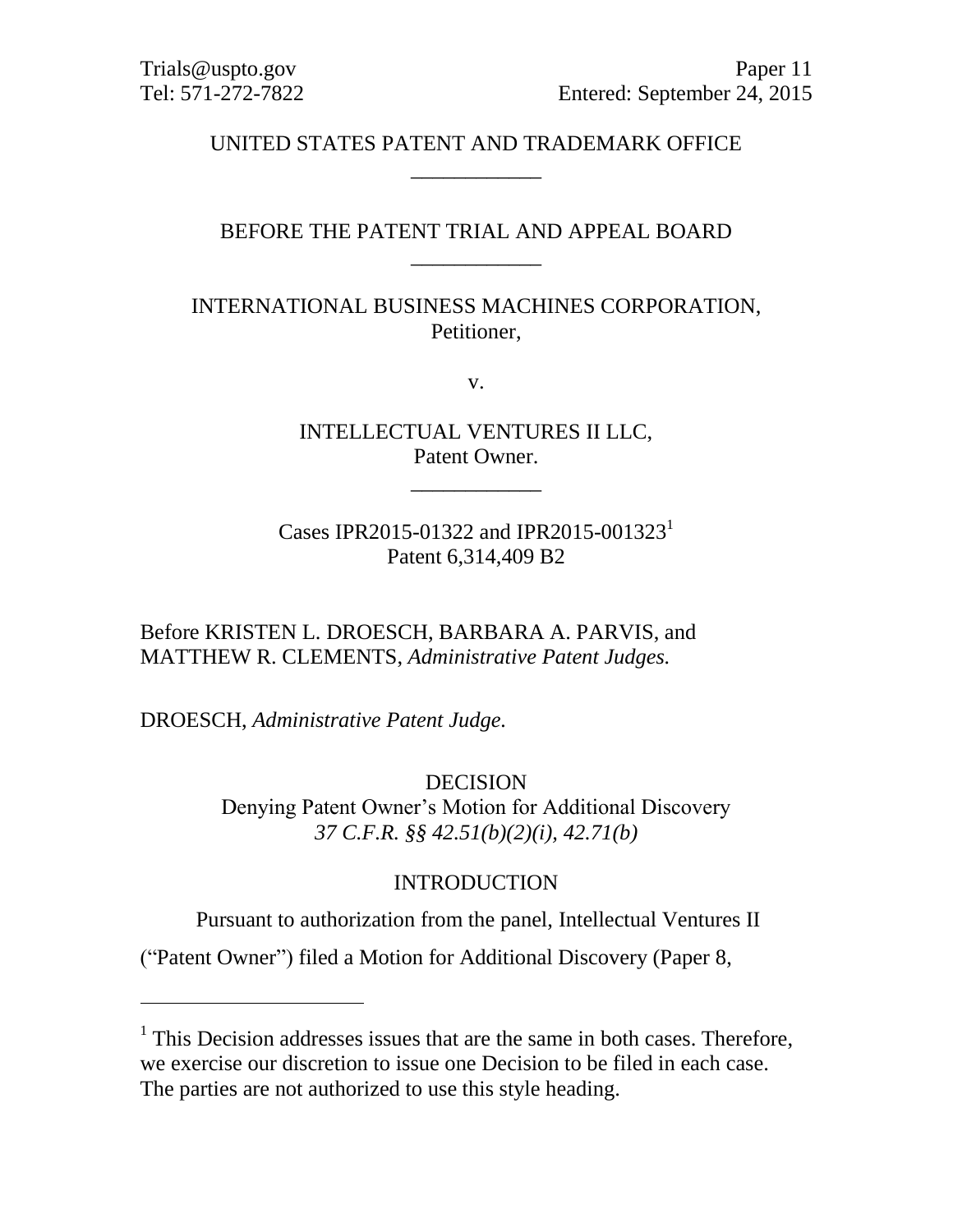"Motion" or "Mot."), and International Business Machines Corporation ("Petitioner" or "IBM") filed an Opposition (Paper 9, "Opp."). Patent Owner seeks production of certain documents, and authorization to take a deposition of an IBM designee. Mot. 3–4. Patent Owner states J.P. Morgan Chase & Co. and two subsidiaries ("JPMC") were served with a complaint in June 2013 alleging infringement of Patent No. 6,314,409, and four other Patents in *Intellectual Ventures II LLC v. JP Morgan Chase & Co*, No 13- 377 (S.D.N.Y) ("New York litigation"). *Id.* at 1 (citing Ex. 2002, Ex. 2003). Patent Owner asserts "[t]he requested discovery is needed in the interest of justice to determine whether IBM is in privity with JPMC with respect to the New York litigation, and therefore, whether this *inter partes* review is timebarred under 35 U.S.C. § 315 (b)." Mot. 4. For the reasons explained below, Patent Owner's Motion is denied.

# REQUESTS

Patent Owner seeks the following documents from Petitioner:

Doc. Req. 1: Common-interest or joint-defense agreements to which IBM is a party that apply to any litigation involving claims of infringing the '409 patent.

Doc. Req. 2: Agreements between IBM and JPMC under which IBM has a right, duty, or option to indemnify or defend (or control the defense of) JPMC from claims of infringing the '409 patent as asserted in the New York litigation.

Doc. Req. 3: Agreements between IBM and JPMC under which JPMC notified IBM of, or demanded that IBM indemnify or defend (or control the defense of) JPMC from claims of infringing the '409 patent as asserted in the New York litigation.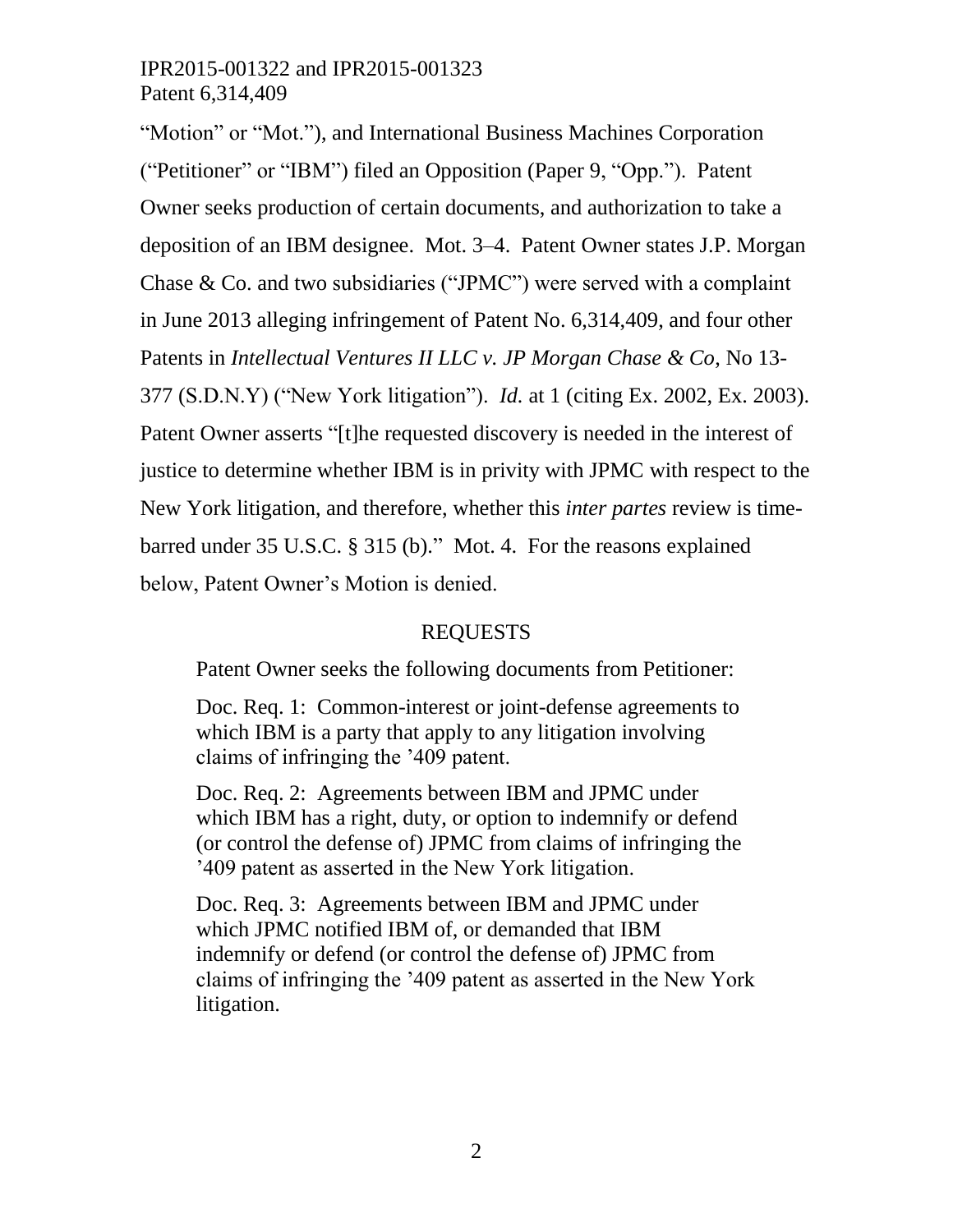> Doc. Req. 4: All notifications or demands by JPMC that IBM indemnify or defend (or control the defense of) the claims against JPMC of infringing the '409 patent as asserted in the New York litigation.

Mot. 3–4. Patent Owner also requests deposition testimony of an IBM designee regarding the substance of the documents requested, control or funding of JPMC defense in the New York litigation, and JPMC's notifications or demands that IBM indemnify or defend JPMC in the New York litigation. *Id.* at 4.

#### ANALYSIS

Patent Owner asserts "[t]he requested discovery is needed in the interest of justice to determine whether IBM is in privity with JPMC with respect to the New York litigation, and therefore, whether this *inter partes* review is time-barred under 35 U.S.C. § 315 (b)." Mot. 4. Whether a nonparty is a "privy" for purposes of an *inter partes* review proceeding is a "highly fact-dependent question" taking into account how courts generally have used the terms to "describe relationships and considerations sufficient to justify applying conventional principles of estoppel and preclusion." Office Patent Trial Practice Guide, 77 Fed. Reg. 48,756, 48,759 (Aug. 14, 2012). Privity depends on whether the relationship between a party and its alleged privy is "sufficiently close such that both should be bound by the trial outcome and related estoppels." *Id.* One consideration in the privity inquiry is "whether the non-party exercised or could have exercised control over a party's participation in a proceeding." *Id.*

Patent Owner asserts "[e]ach of the Garmin factors for additional discovery is satisfied here." Mot. 4 (citing *Garmin Int'l, Inc. v. Cuozzo Speed Techs LLC*, IPR2012-00001, Paper 26 (Mar. 5, 2013). A party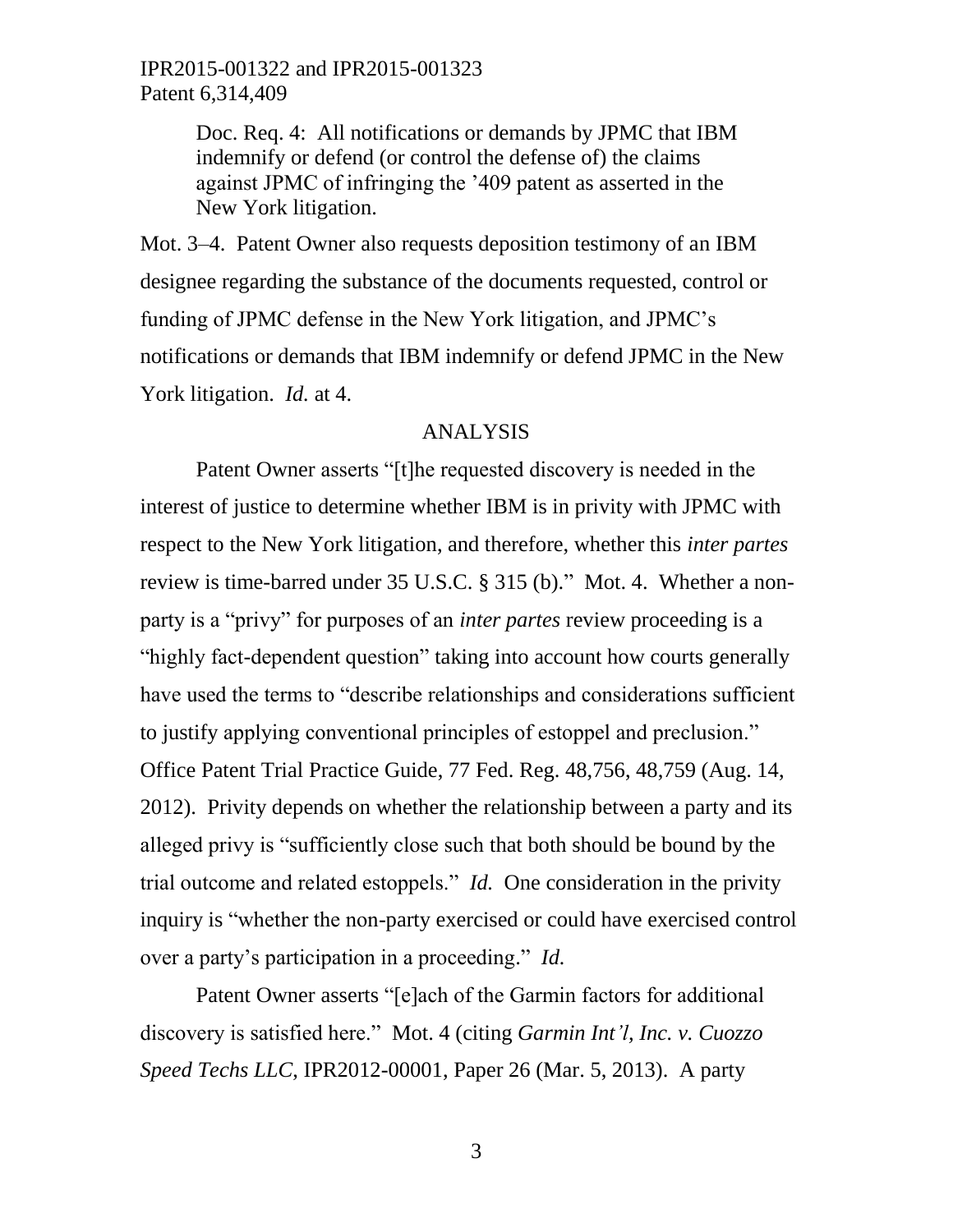seeking additional discovery "must show that such additional discovery is in the interests of justice." 37 C.F.R. § 42.51(b)(2)(i); *accord* 35 U.S.C. § 316(a)(5). The *Garmin* factors are instructive in the determination of whether additional discovery is necessary in the interest of justice. According to the first *Garmin* factor, a party should already be in possession of evidence tending to show beyond speculation that in fact something useful will be uncovered. *Garmin* at 6–7. Something "useful" does not mean merely "relevant," but something favorable in substantive value to a contention of the party moving for discovery. *Id.* at 7–8. The discoveryseeking party needs to set forth only a threshold amount of evidence tending to show that the discovery it seeks factually supports its contention. *See id.* at 8–9. In applying the first *Garmin* factor to the issue of privity before us, Patent Owner should already be in possession of evidence tending to show beyond speculation that the requested discovery will uncover something favorable to showing that Petitioner controls, or has had the opportunity to control, JPMC's participation in the New York litigation.

Patent Owner asserts "[p]ublicly available information demonstrates a *high probability* that useful information will be uncovered—evidence showing that IBM had, at minimum, the contractual right to control JPMC's defense in the New York litigation." Mot. 5 (emphasis added). Patent Owner directs our attention to the "IBM Client Relationship Agreement," (Ex. 2008) and "IBM Customer Agreement" (Ex. 2009) ("Agreements") available on Petitioner's website. *Id.*; *see also id.* at 2 (citing Ex. 2007). Patent Owner asserts that it is Petitioner's "standard practice is to give itself the right, if not the duty, to 'control [the] defense and settlement' of infringement claims made against its customers for using [Petitioner's]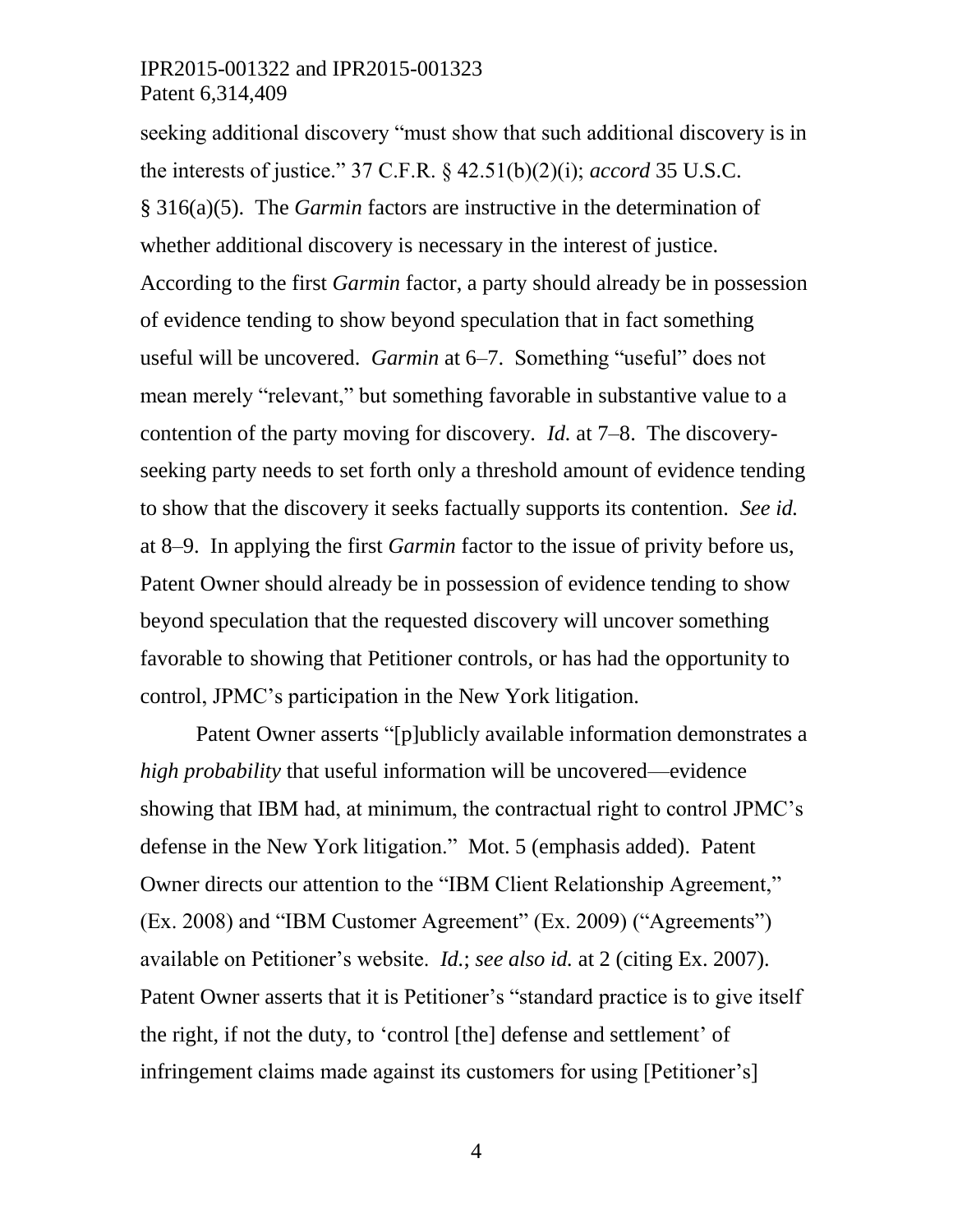products." *Id.* (citing Ex. 2008, 3; Ex. 2009 § 19.1). Patent Owner further contends Petitioner's "right to control is triggered when a customer 'notifies IBM in writing of the claim.'" Mot. 5*.*

Patent Owner asserts "it *appears* that Petitioner had this understanding with JPMC" and "also *appears* that JPMC's notices resulted in IBM having at least the opportunity to control the New York litigation," based on statements made by counsel for JPMC during proceedings in the New York litigation. Mot. 5 (emphases added) (citing Ex. 2005, 6–8). In this regard, Patent Owner contends "JPMC stated that IBM had contractual 'duties' or 'rights' to 'take over a lawsuit or indemnify' JPMC, and that JPMC sent two notice letters to IBM because it was 'trying to coordinate [to] figure out [if] they [will] want to step in and take over the defense.'" *Id*. (citing Ex. 2005, 6–8). Patent Owner also directs attention to evidence indicating the existence of a common interest agreement between Petitioner, JPMC, and others accused of infringing the '409 Patent. *Id.* at 2–3, 5–6 (citing Ex. 2010).

Petitioner argues Patent Owner's discovery requests are not in the interest of justice, asserting the evidence that Patent Owner seeks, even if it exists, will not show Petitioner is in privity with others as to the '409 Patent. Opp. 1. Petitioner argues that Patent Owner offers no evidence, beyond mere speculation, that any such agreements exist. *Id*. at 2, 5–6. Moreover, Petitioner asserts that Patent Owner offers no evidence "that any such agreement contains the same indemnification clause in the so-called 'standard' agreements." Opp. 5–6. Petitioner further contends "[e]ven if such an agreement exists . . . [Patent Owner] has offered no evidence that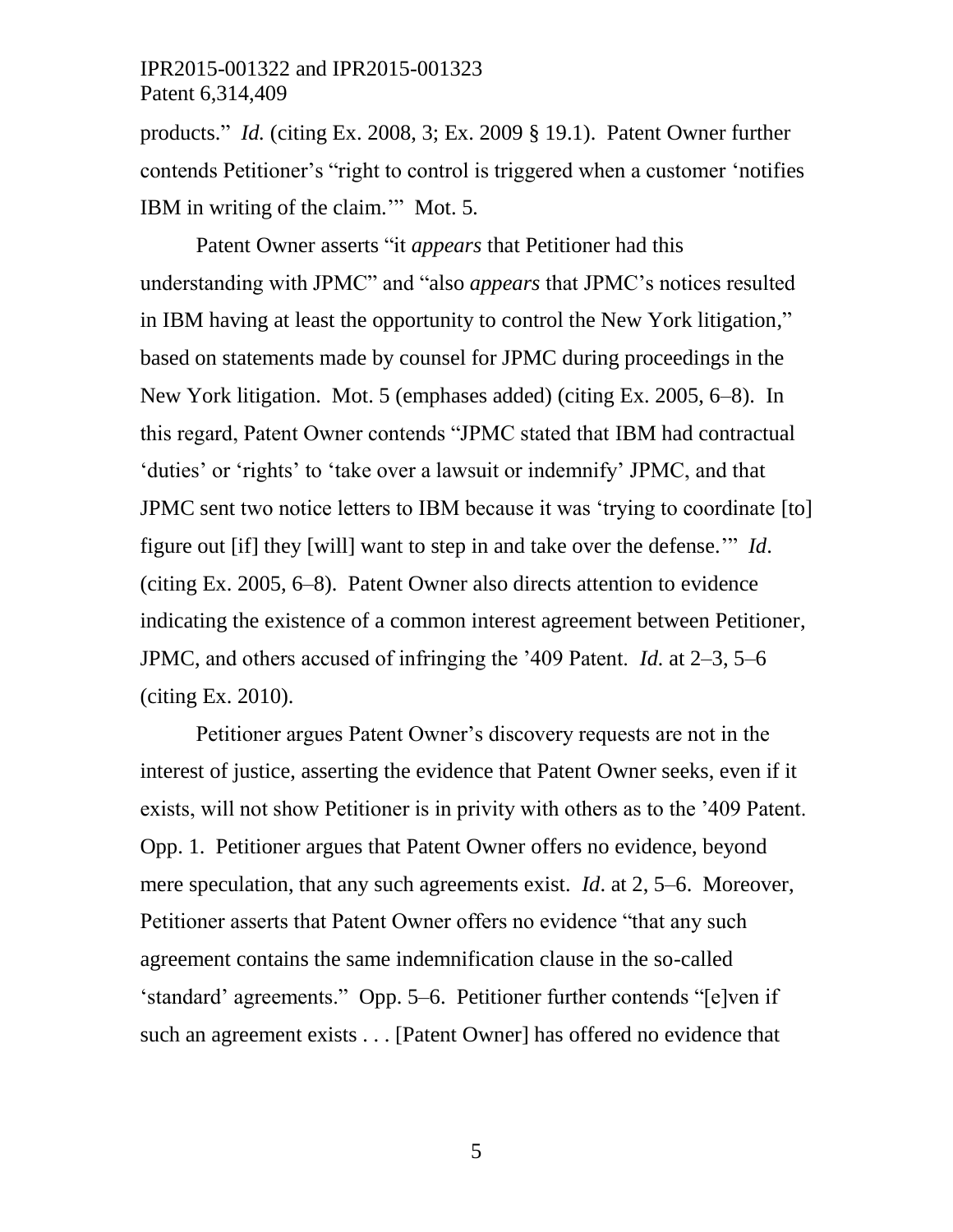JPMC allowed IBM to control the defense of the case as to the '409 Patent." *Id*. at 6.

Regarding Patent Owner's contentions based on statements made by JPMC's counsel in the New York litigation, Petitioner argues that Patent Owner "attempts to cherry-pick words and phrases from the transcript to tie together its other evidence." Opp. 4. Petitioner contends that JPMC's counsel merely states that JPMC sent out about two dozen notice to third parties in a five patent case. *Id*. (citing Ex. 2005, 6, l. 19–7, l. 2). Petitioner asserts that neither IBM nor the '409 Patent are mentioned in the cited transcript portions relied upon by Patent Owner for arguing: (1) IBM owes JPMC and indemnity obligation, and (2) JPMC was trying to coordinate with IBM to step in and take over its defense based on IBM's indemnity obligations. Opp. 5 (citing Mot. 2; Ex. 2005, 7–8). With respect to the common interest agreements, Petitioner argues that the existence of such agreements do not establish that IBM had a full and fair opportunity to litigate the validity of the '409 Patent in any case asserting the '409 Patent. *Id.* at 2.

We agree that Patent Owner does not offer persuasive evidence that an agreement exists between JPMC and IBM. Even assuming there is such an agreement, we are not persuaded that it has an indemnification clause similar to the exemplary clauses in the Agreements (Ex. 2008, Ex. 2009) available on Petitioner's website. *See* Opp. 5–6. Further, Patent Owner's assertion that Petitioner has a standard practice of having the right to control the defense and settlement of infringement claims as triggered by customer notification is not supported sufficiently by the evidence. *See* Mot. 5 (citing Ex. 2008, Ex. 2009).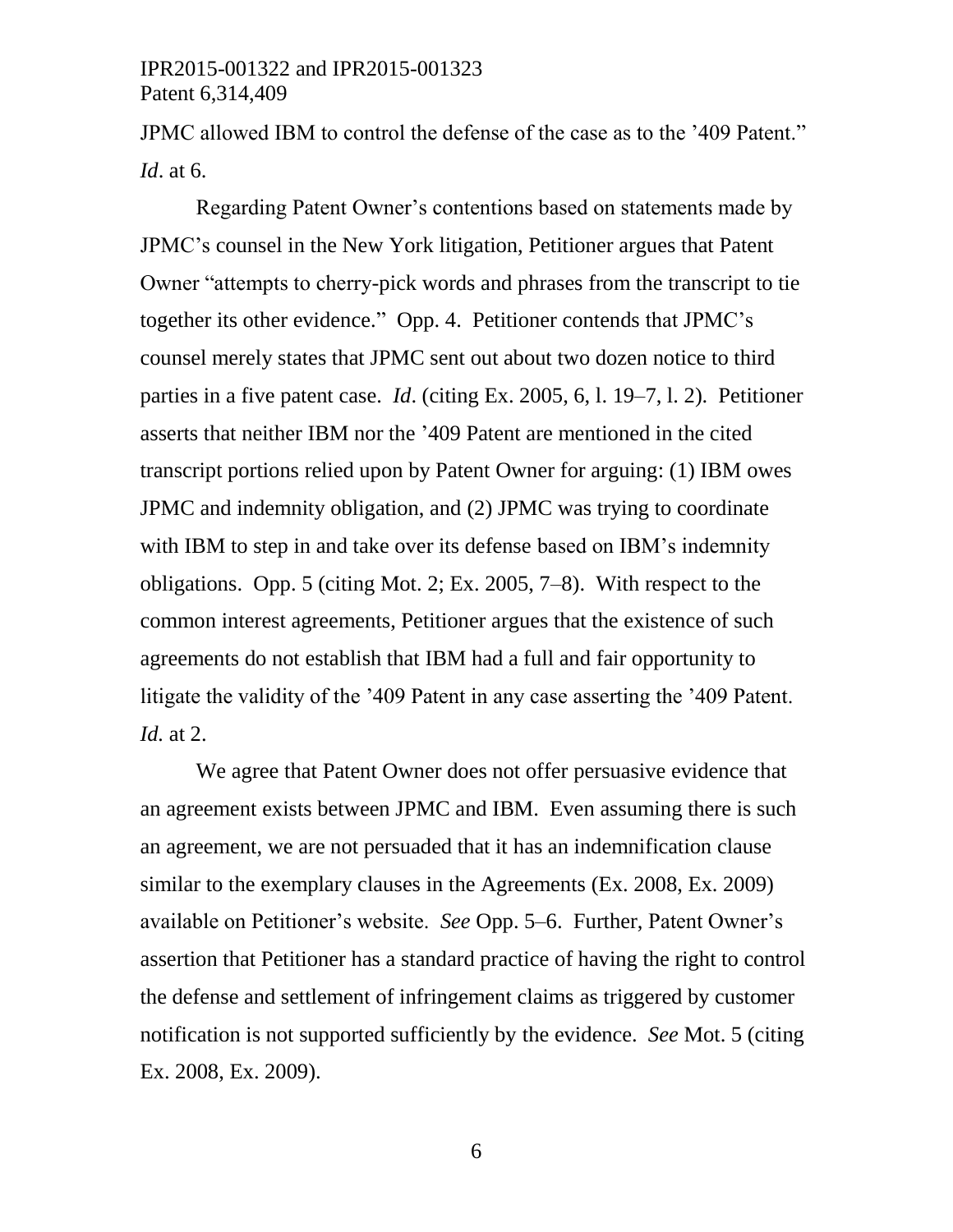$\overline{a}$ 

Even assuming the agreement contains indemnification clauses similar to those in the Agreements available on Petitioner's website, we still would not be persuaded that Petitioner *actually* has control, or had the opportunity to control, the New York litigation because the Agreements include additional conditions, besides notification in writing, that must be met before IBM could assume control over litigation involving its client or customer (Ex. 2008, 3, Ex. 2009, 5, § 1.9.1). Patent Owner presents no evidence that those additional conditions were satisfied. For example, an additional condition present in both Agreements requires the client or customer to allow IBM to control the defense and settlement.<sup>2</sup> *Id.* As pointed out by Petitioner, Patent Owner does not offer evidence that JPMC allowed IBM to control the defense of the case as to the '409 Patent in the New York litigation. Opp. 6.

Patent Owner's assertion that IBM owes JPMC an indemnity obligation and assertion that JPMC tried to coordinate with IBM to take over its defense based on indemnity obligations are not supported sufficiently by the cited transcript portions from the New York litigation. *See* Opp. 5 (citing Mot. 8, 2–3, Ex. 2005, 7–8). As pointed out by Petitioner, neither IBM nor the '409 Patent are mentioned in the cited transcript portions relied upon by Patent Owner. *Id*. (citing Ex. 2005, 7–8). A careful review of the transcript reveals that it is not clear which party(ies) counsel for JPMC is referring to when stating "we are trying to coordinate with them and figure

 $2^{\circ}$  One of the Agreements requires a client to promptly supply requested information, and reasonable cooperation in the defense and settlement, and the other requires a customer to cooperate in the defense and settlement, and to be and remain in compliance with the product license terms and customer obligations. Ex. 2008, 3; Ex. 2009, 5, § 1.9.1.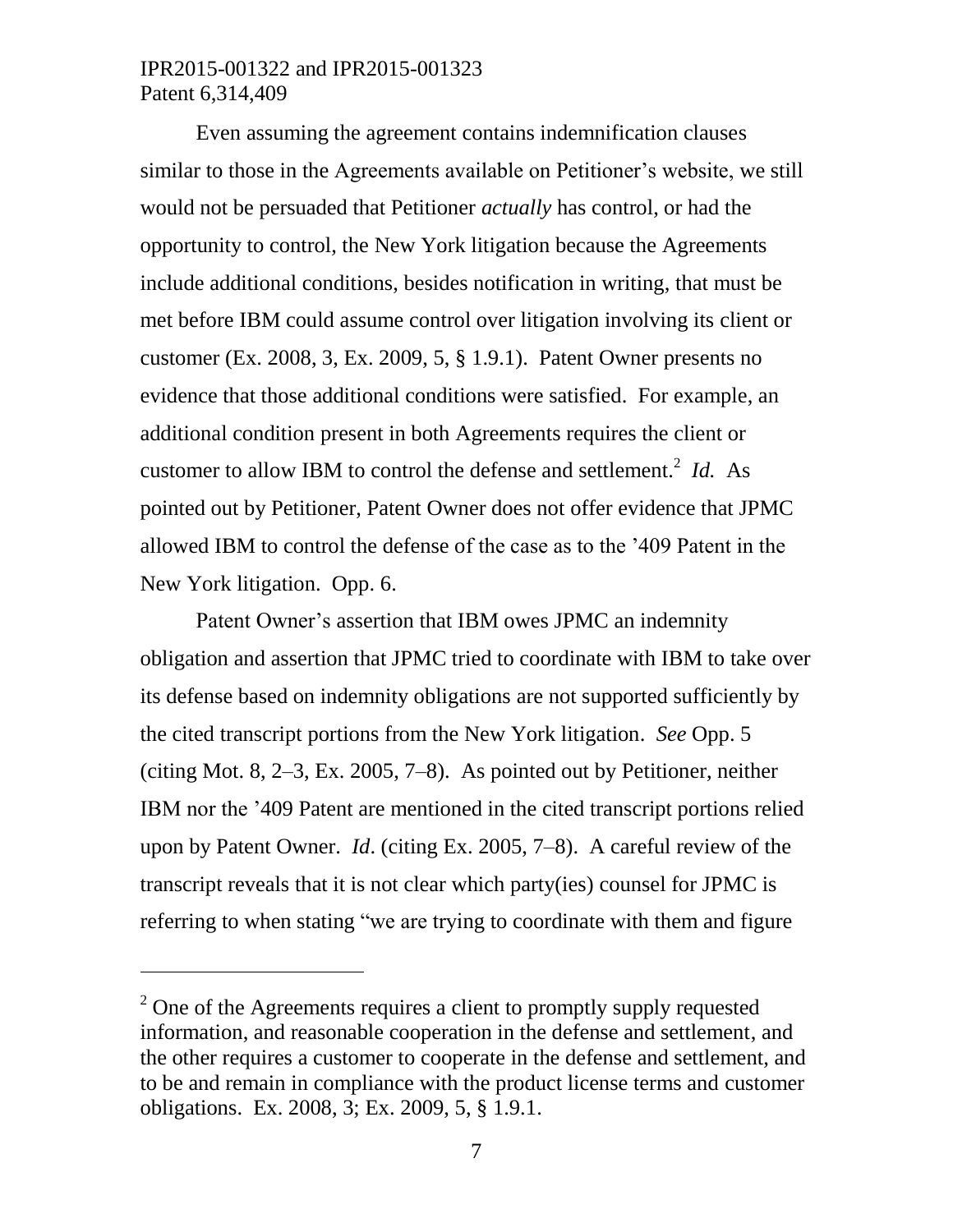out they are going to want to step in and take over the defense of some of these claims." Ex. 2005, 7, ll. 9–12. Counsel for JPMC utilizes Cisco as an example when discussing potential indemnification obligations of third parties. Ex. 2005, 7, ll. 21–8, l. 12. In addition, counsel for JPMC references third party vendors generally when discussing whether agreements with the vendors include either duties or rights to indemnify JPMC. Ex. 2005, 8, l. 15–9, l. 3. In sum, careful review of the New York litigation transcripts reveals only that JPMC sent out notice letters to potential third parties––about two dozen companies, including IBM. Ex. 2005, 6–7.

Upon consideration of: (1) the non-executed Agreements available on Petitioner's website, each including several conditions that must be satisfied prior to indemnification by IBM (Ex. 2007–2009), (2) JPMC's counsel representation that JPMC sent out notice letters to two dozen companies including IBM (Ex. 2005, 6–7), and (3) the existence of a common interest agreement between IBM and JPMC and at least ten other parties (Ex. 2010), Patent Owner's evidence does not meet the threshold amount of evidence tending to show that the requested discovery factually supports its contention––i.e., that Petitioner has control, or had the opportunity to control JPMC's participation in the New York litigation. For example, it remains speculative whether any agreements between IBM and JPMC that would be produced according to document requests 2 and 3, or any related deposition testimony, would show that Petitioner has control, or had the opportunity to control, JPMC's participation in the New York litigation. Accordingly, we are not persuaded that Patent Owner has set forth any more than a possibility and allegation that something useful will be found.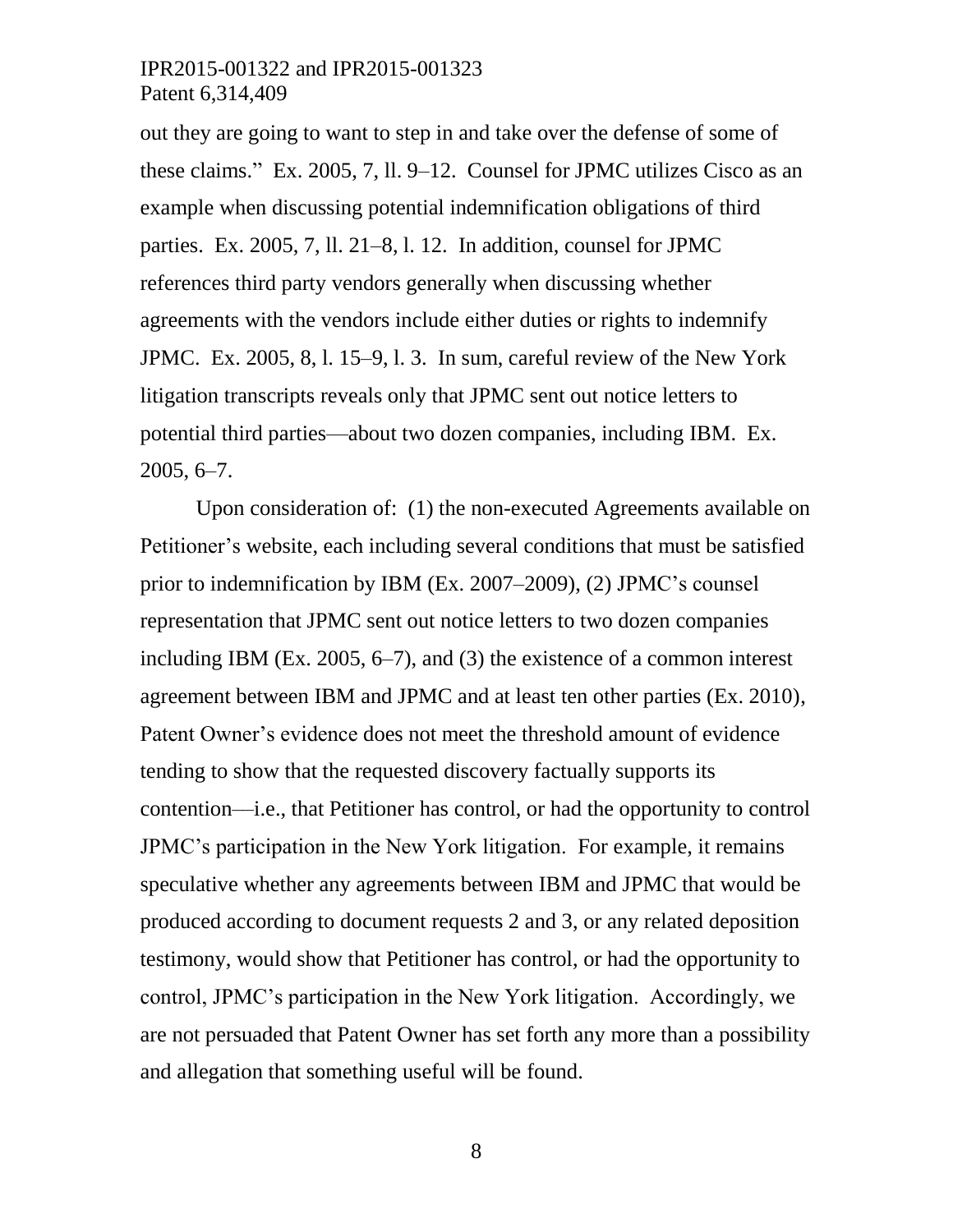Patent Owner also contends briefly that requested discovery satisfies the remaining *Garmin* factors. Mot. 6–7. Petitioner argues the requested discovery is overly burdensome for several reasons. Opp. 6–7 (citing Mot. 3–4, Ex. 1016). We agree with Petitioner that the some of the document requests are overly burdensome as overbroad, and agree that deposition of an IBM designee would require expenditure of significant financial and human resources. *See* Opp. 6–7. In consideration of Patent Owner's additional arguments addressing the remaining *Garmin* factors, we are not persuaded that any of these factors alone, or together, outweigh the deficiency of Patent Owner's discovery request with respect to the first *Garmin* factor.

#### **CONCLUSION**

In consideration of the contentions of the parties, and supporting evidence, we are not persuaded that Patent Owner's requested discovery is in the interest of justice.

#### ORDER

Accordingly,

it is ORDERED that Patent Owner's Motion for Additional Discovery is DENIED.